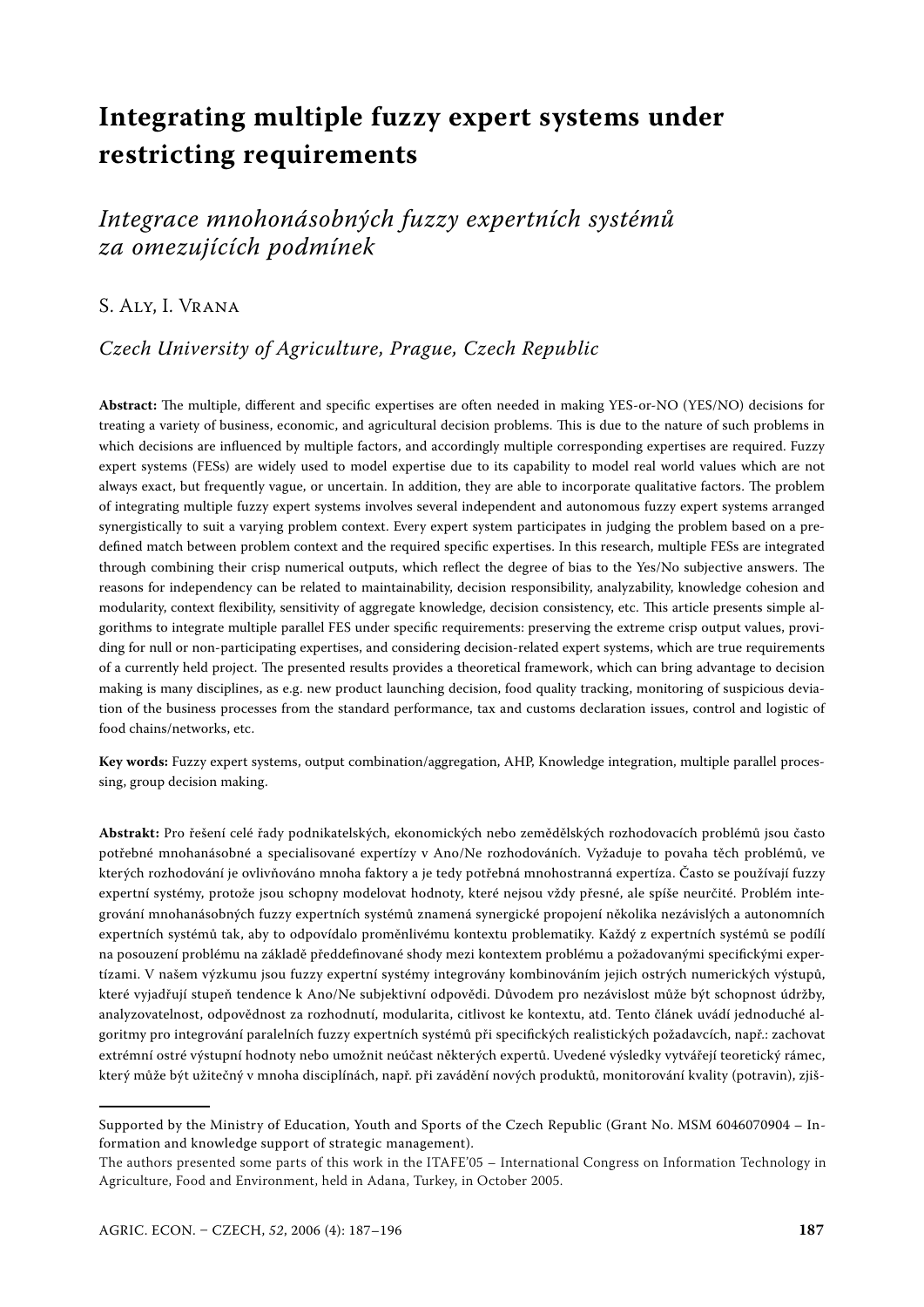ťování podezřelých odchylek podnikových procesů od normálu, u problematiky daňových a celních deklarací, logistiky a řízení obchodních řetězců a sítí, atd.

**Klíčová slova:** Fuzzy expertní systémy, kombinace/agregace výstupů, integrace znalostí, paralelní zpracování, skupinové rozhodování.

## **INTRODUCTION**

Integrating multiple intelligent or decision support systems is considered particularly useful in obtaining a high quality, more comprehensible, and reliable decision solution. This paper attempts to treat one of the complex problems that have not gained much attention before, in spite of the wide prevalence of the situation in which a group of expertises concurrently evaluate YES/NO decision problems. The problem of integrating multiple FESs involves combining or aggregating the crisp outputs produced by the individual systems to obtain a final, consolidated, YES/NO output decision. The need for multiple expert systems (ESs) can occur frequently when a complex problem in hand has multiple related aspects for which the existence of multiple independent and separated expertise is necessary, and there is no available expertise that covers the whole aspects of the problem. There are still some other reasons behind independence amongst ESs e.g. as follows:

- Cohesion of knowledge units.
- Control and final decision responsibility.
- Avoidance of knowledge interaction or mutual influence.
- Modularity in analyzing and explaining the final decision.
- Sensitivity of aggregate knowledge.
- Existence of context-based reasoning.
- Consistency in handling relationships and reasoning.

## **Further we shall mention some important aspects of ESs**

Configurations of the multiple expert systems There are two main possible configurations that can connect together several ESs, i.e. series and parallel configurations (Beeri, Spiegler 1996).

#### (a) Multiple series expert systems

ESs are arranged in such a way that the problem input is presented to the first ES which passes its output answer to its successor, and so on as in Figure 1.

#### (b) Multiple parallel expert systems

ESs are arranged in such a way that the same problem is presented to every ES concurrently in order to reach at one consolidated output decision. Here



Figure 1. Multiple series expert systems



Figure 2. Multiple parallel expert systems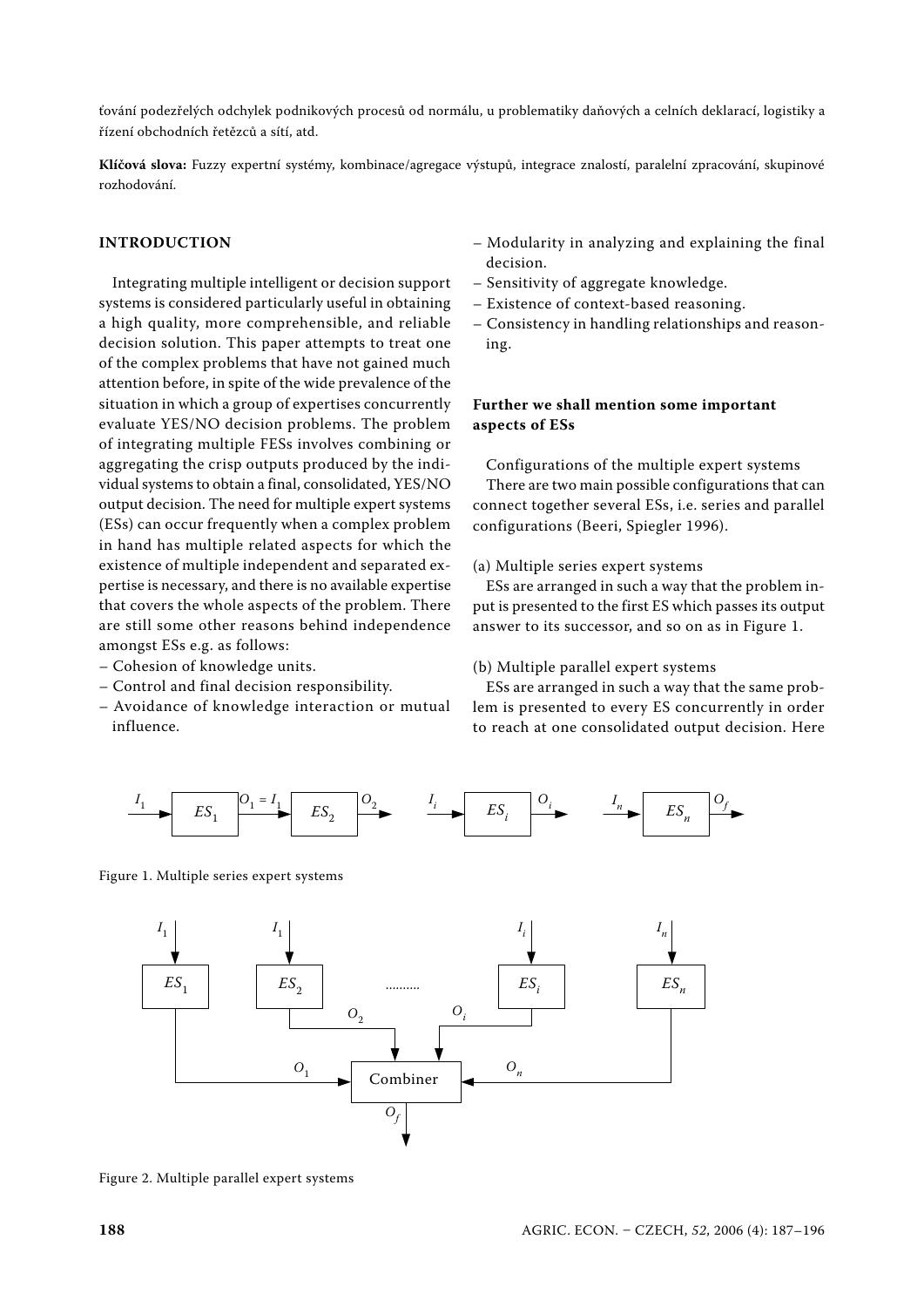

Figure 3. Layered groups of expert systems

the problem is how to combine the crisp outputs of multiple parallel expert systems to obtain such a representative consolidated output. Solving this problem specifically for fuzzy expert systems will be our concern in this research.

There are two possible structures for the parallel configuration: single layer (Figure 2) and multi-layer structure (Figure 3).

#### (c) Combination

Hybrid: Parallel of series ESs or series of parallel ESs.

#### **Fuzzy Expert System (FES)**

The system consists of four components: a fuzzification subsystem, a knowledge-base, an inference mechanism, and a defuzzification subsystem which converts the implied fuzzy sets into *crisp values*  expressing the YES/NO decisive degree (Figure 4). The special concern around fuzzy expert systems is attributed to their wide applicability and use due to their capability to treat vagueness, and subjectivity. Especially important is the possibility to convert subjective non-sharp factors into the corresponding easily manageable and comprehensible numerical

scale. More description of the fuzzy set theory and FES can be found in (Zadeh 1965; Kilagiz et al. 2005).

#### **The Analytical Hierarchy Process (AHP)**  (Dweiri, Meier 1996; Saaty 1980)

AHP is a basic approach to decision making. In this process, the decision maker carries out simple pair-wise comparative judgments, which are then used to develop overall priorities for ranking alternatives, factors or criteria. The AHP allows for inconsistency in the judgments and provides a mean to improve consistency. The decision makers assign an importance intensity value from the fundamental scale shown in Table 1, which represents the true preference of each reason with respect to another reason. The importance intensity of factor (also criterion, or alternative) *i* over *j* is denoted by  $a_{ij}$ , and the reciprocal importance intensity of factor *j* over *i* is denoted by  $a_{ji} = 1/a_{ij}$ , and  $a_{ji} = 1$ , if  $i = j$ . It is clear that  $a_{ij}$  is greater than 1 if factor i is more important than factor *j*, and is less than 1 if factor *i* is less important than factor *j*.

The AHP procedure, suggested by Saaty in 1980, is as follows Dweiri, Meier (1996):



Figure 4. The structure of fuzzy expert system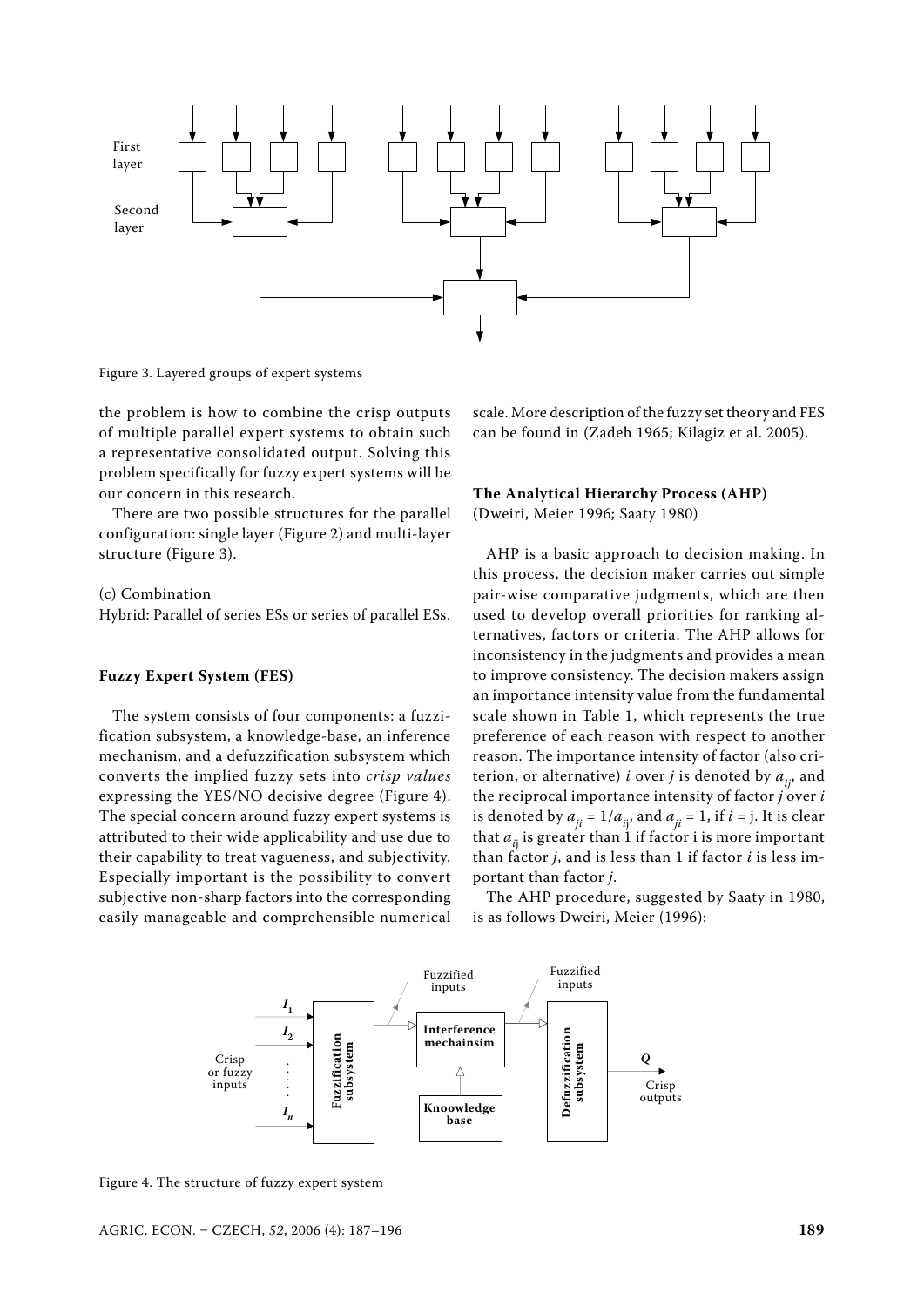| Importance<br>intensity $a_{ii}$ | Definition                                                                |
|----------------------------------|---------------------------------------------------------------------------|
| 1                                | Equal importance of i and j                                               |
| 2                                | Between equal and weak importance<br>of <i>i</i> over <i>j</i>            |
| 3                                | Weak importance of <i>i</i> over <i>j</i>                                 |
| 4                                | Between weak and strong importance<br>of <i>i</i> over <i>j</i>           |
| 5                                | Strong importance of <i>i</i> over <i>j</i>                               |
| 6                                | Between strong and demonstrated<br>importance of <i>i</i> over <i>j</i>   |
| 7                                | Demonstrated importance of <i>i</i> over <i>j</i>                         |
| 8                                | Between demonstrated and absolute<br>importance of <i>i</i> over <i>j</i> |
| 9                                | Absolute importance of <i>i</i> over <i>j</i>                             |

Table 1. The fundamental scale of AHP importance intensity value.

#### (1) Develop the importance intensity matrix **A**:

| $a_{11}$ | $a_{12}$ | $\ldots\quad a_{1n}$ |
|----------|----------|----------------------|
| $a_{21}$ | $a_{22}$ | $\cdots$ $a_{2n}$    |
|          |          |                      |
| $a_{n1}$ | $a_{n2}$ | $a_{nn}$             |

Where:

 $n =$  the number of factors or alternatives to be compared.

- (2) Finding vector (**P**) of priorities of factors,  $P_i$ :
	- (a) Multiplying the *n* elements in each row in the intensity importance matrix by each other. The result is the vector (**X***<sup>i</sup>* ).
	- (b) Taking the nth root of the vector  $(X_i)$  for each row. The result is the vector  $(\mathbf{Y}_i)$ .
	- (c) Normalizing by dividing each number in the vector  $(Y_i)$  by the sum of all the numbers,  $\Sigma Y_i$ . The result is a vector (**P**).

(3) Determining the consistency of judgments:

- (a) Finding the vector **F** by multiplying matrix **A** by vector **P**.
- (b) Dividing every  $F_i$  by  $P_i$  to determine  $Z_i$ .
- (c) Summing  $Z_i$ , and dividing by n to obtain the maximum eigen value =  $\lambda_{\text{max}}$ , which is the average.

(d) Computing the "consistency index",

$$
{}^{i}C = (\lambda_{\max} - n)/(n-1).
$$

- (e) Finding the "random index", *<sup>i</sup> R* from the Table 2, for the corresponding number of compared factors, *n*.
- (f) Computing the consistency ratio  ${}^rC = {}^iC / {}^iR$ . Any value of  $^rC \leq 0.1$  is considered an acceptable ratio of consistency.

See Saaty (2001) for more details.

We shall utilize AHP in our proposed approach to weigh the importance of every fuzzy expert system in the matched set.

#### **Literature review**

Related to the issue of knowledge and expertise aggregation are some articles that were conducted in the following scientific fields: pattern recognition (Mak et al. 1996; Trout et al. 1997; Kittler et al. 1998, Constantindis et al. 2001), agents integration and blackboards architectures (Venkatasubramanian, Chen 1986; Engel et al. 1990; Ritchie 1990, Huang 2003), group decision making (GDM) and group decision support systems (GDSS) (Ölcer, Odabai 2005; Turban, 1990), information processing (Major, Ragsdale 2000).

It should be noted that group decision techniques (Jessup, Valacich 1993), from simple majority rule to more elaborate techniques, are available for combining knowledge and can be applied to our case of combining multiple parallel FESs, but they are unsuitable in case of existence of restricting requirements, the case which we address here in this research.

In this research, we shall proceed beyond the formerly presented results. We present algorithms to illustrate how to combine the outputs of multiple parallel FESs in different possible cases of problem structure. We argue that the simple weighted average formula commonly used to combine the multiple expertises is not always adequate in the presence of some requirements like the need to preserve the extremes. We provide practical suggestions for how a group of requirements, which are truly imposed requirements of a current project, could be satisfied.

Table 2. The random index *<sup>i</sup> R* versus the number of factors assessed

|  | N 1 2 3 4 5 6 7 8 9 10 11 12                                   |  |  |  |  |  |
|--|----------------------------------------------------------------|--|--|--|--|--|
|  | ${}^{i}R$ 0 0 0.58 0.9 1.12 1.24 1.32 1.41 1.45 1.49 1.51 1.58 |  |  |  |  |  |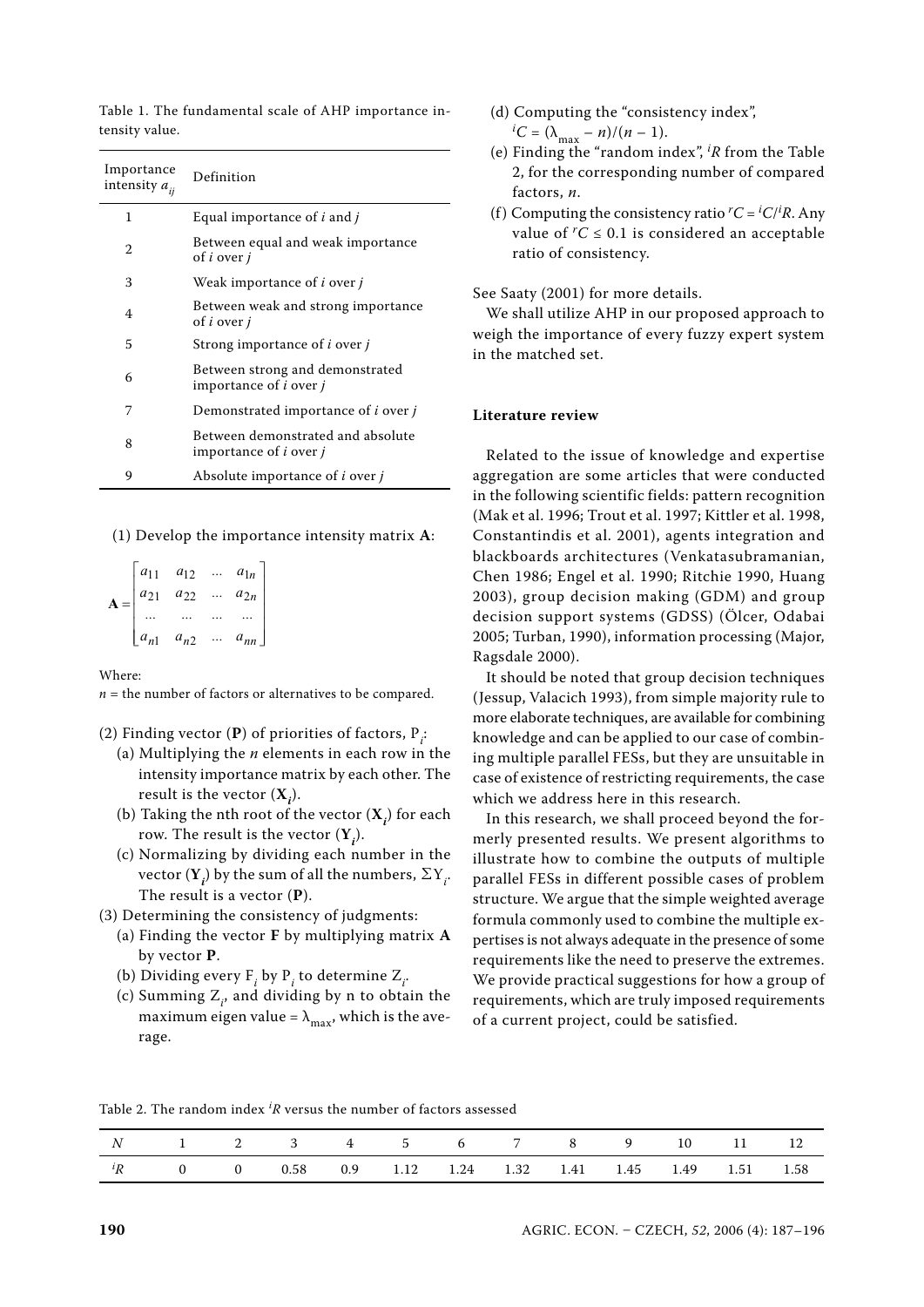#### **THE PROPOSED APPROACH**

In this section, we present several algorithms to combine and aggregate the outputs of multiple parallel FESs into a finally consolidated one. For each developed algorithm, we show how to satisfy a group of requirements, which are true requirements associated with the currently held project. These requirements are:

- (1) Preserving the extreme values of the FESs outputs.
- (2) Allowing for null expert systems, who are not willing or do not have sufficient knowledge to participate in the judgment process.
- (3) Providing for related expert systems decisions.

First we structure the problem and divide it into two main case problems:

- Integrating multiple parallel fuzzy expert systems each of which holds or shares the same domain knowledge ("knowledge-equal" FESs); and
- Integrating multiple parallel fuzzy expert systems each of which holds a different or unique domain knowledge ("knowledge-unique" FESs).

Based on the current judgment problem, an adequate, relevant, and predefined group of FESs is selected. The problem is then either to *combine* the outputs of multiple expert systems acquiring or specializing in the same knowledge domain or to *aggregate*  the outputs of multiple ones specializing in different, relevant domains of knowledge.

The basic difference between the two main problems is that, in the second case, different expertises corresponding to different aspects or views are necessary to be aggregated in order to comprehensibly tackle and solve the problem. In both main cases, we shall consider two sub-cases: the case of different relative importances, and the case of equal relative importances. Moreover, in every sub-case, the possibility of existing restrictions are treated (non-restricted and restricted problem sub-cases). Figure 5 shows the taxonomy of the structured integration problems. The proposed algorithms are described below for the two main case problems.

# **Integrating multiple parallel fuzzy expert systems each of which holds the same domain knowledge (referred as "knowledge-equal")**

Here, several FESs share the same knowledge and participate in judging the YES/NO decision problem. They share the same knowledge, but incorporate different knowledge bases and, maybe, different relationships and variables, or may acquire different skills or processing tools. Accordingly, here we say combining the output values, more accurately than



Figure 5. The structure of the integration problem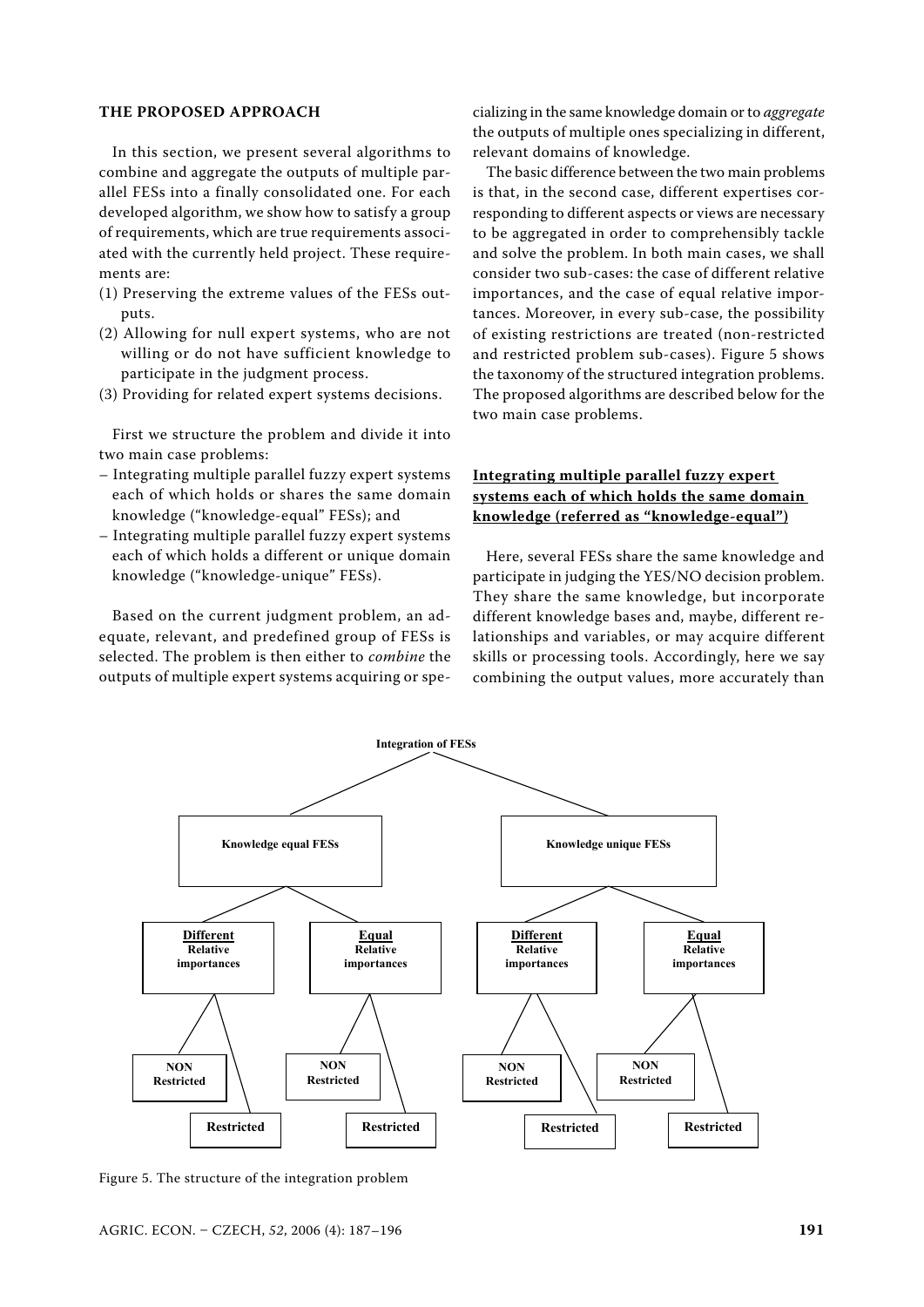aggregating. For consistency requirements, the outputs of all fuzzy expert systems should be in between 0 to 10 or in any other similar, corresponding chosen scale. For the moment we chose the scale 0 to 10 as a representative, but it can still be changed. The value 0 represents the exact NO answer, and the value 10 represents the exact YES answer; any other value represents the bias toward either answer. There are two sub-cases: either every FES has a different relative importance or all the FESs is assumed to have the equal relative importances in making the decision. The algorithms to combine the outputs of FESs in both sub-cases are described below.

# **Combining knowledge-equal fuzzy expert systems with different relative importances**

Let us denote:

- $O_i$  = the crisp output of the *i*<sup>th</sup> FES.
- $W_i$  = the weight or priority of the *i*<sup>th</sup> FES.
- $N =$  the total number of FESs within the predefined matched set.
- $O_f^+$  = the finally consolidated output for all FESs.

In our proposed algorithms, we will first consider the non-restricted case, in which no restricting requirements are imposed, and then the restricted case, in which a group of requirements mentioned previously, are imposed and should be satisfied.

#### *Non-restricted case*

**Stage 1**: Apply AHP to rank the matched FESs to obtain their priorities:

 $W_1, W_2, \ldots, W_i, \ldots, W_n.$ 

**Stage 2**: Calculate the weighted average to represent the finally consolidated output:

$$
O_f = \frac{\sum_{i=1}^{N} W_i \times O_i}{\sum_{i=1}^{N} W_i}
$$
 (1)

Then, the final output decision is YES if this final output value happens to be above the middle (5) and it is NO if the final output value happens to be below the middle. If the final value was exactly at the middle, it means no bias, then the decision solution cannot be attributed to YES or NO.

# *Restricted case*

#### *Preserving extremes*

Generally, the extreme output values, which are far from the middle value, may represent a special importance. The weighted average formula does a smoothing effect on all output values, which in most cases causes the ignorance and loss of such extremes and consequently can lead in some cases to incorrect judgment, or at least information loss. So, it should be more seriously taken into consideration. We adjust the above procedure in order to satisfy this requirement. It is as follows:

**Stage 1:** Apply AHP to rank the matched FESs to obtain their priorities:

 $W_1, W_2, \ldots, W_i, \ldots, W_n$ .

(This step is same as in the non-restricted case.)

**Stage 2:** Divides the expert systems' output values  $O_i$  into three distinct groups:

The first group,  $G_1$ :

contains all output values that are above the middle  $(> 5)$ 

(biased to YES),  $O_i^+$ .

The second group,  $G_2$ : contains all output values that are below

the middle  $(< 5)$ 

- (biased to NO),  $O_i^-$ . The third group,  $G_3$ :
	- contains all output values that are exactly at the middle  $(= 5)$ ,

$$
O_i^m.
$$

**Stage 3:** Sum the weights associated with the outputs for all FESs within each group to obtain the group sum of weights,  $SW_i$ :  $SW_1 = \sum W_i^+$ ,  $SW_2 = \sum W_i^+$ ,  $SW_3$ =  $\Sigma W^m_i$ . Then, find the group  $G_{\text{max}}$  which has the largest weight and select its extreme output value among its output values  $O_k$  to be the final output. Formally stated as the following two equations:

$$
G_{\text{max}} = \underset{j}{\text{arg max }} \{SW_j\}
$$
 (2)

$$
O_f = \text{extreme}\{O_k\} \qquad \forall \ O_k \in G_{\text{max}} \tag{3}
$$

Then, again the final output decision is YES if this final output value happens to be above the middle (5) and it is NO if the final output value happens to be below the middle.

If all sums of weights are equal, here only use the weighted average criteria to obtain the finally consolidated, combined output. Here the algorithm logically adheres to the group, which has the maximum importance (maximum sum of priorities); it accepts its direction opinion, and then it catches the extreme of such group of experts. Also, if the most important group happens to be that group which contains the middle values, then according to such most important group the decision solution cannot be attributed to YES or NO.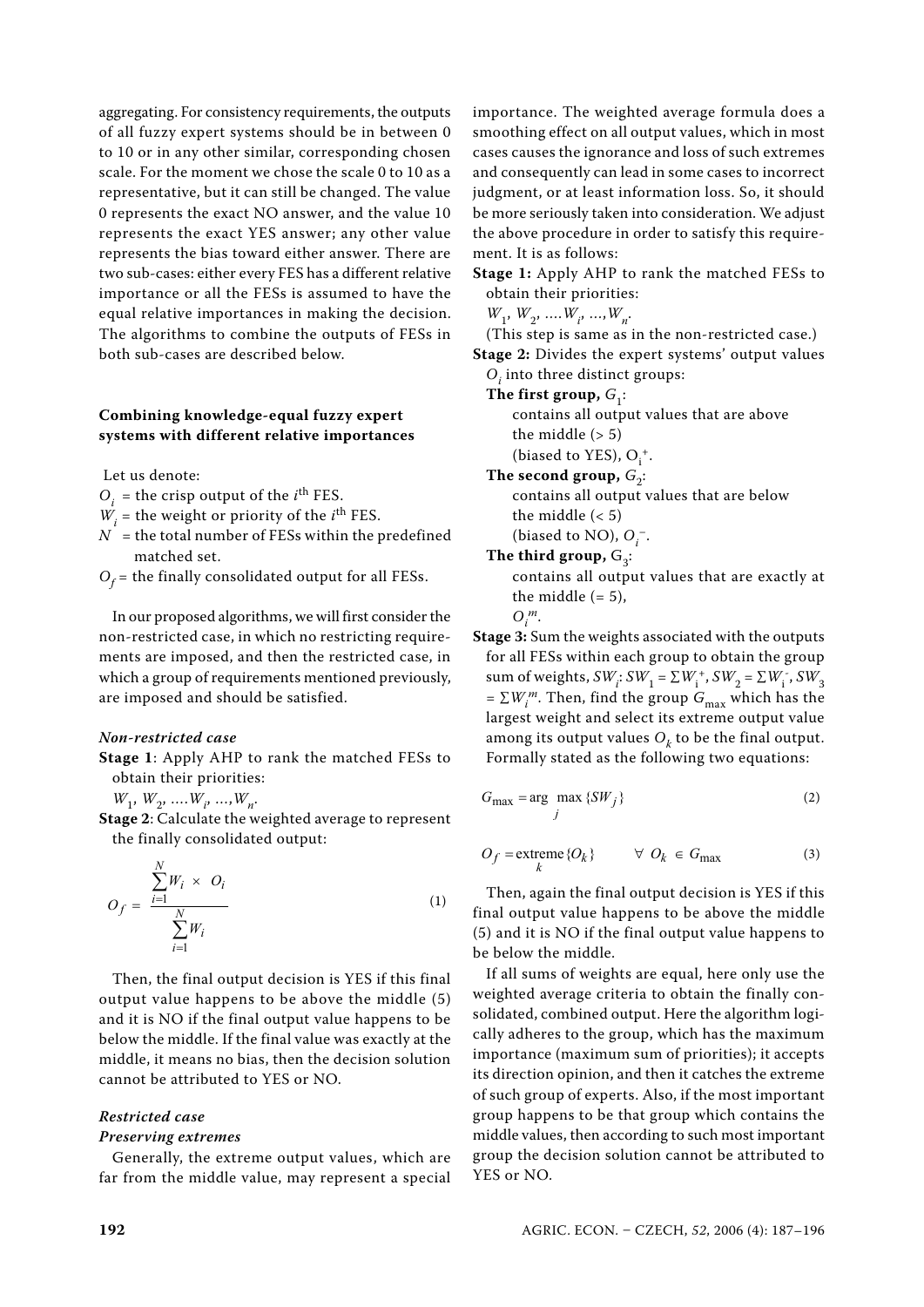#### *Allowing for null experts*

In some situations, some FES have some reasons for not to participate, for instance due to insufficient knowledge or incomplete information, or any others. We would like to assess or include the effect of such null or idle FES in the final decision. We can satisfy this requirement by considering the output of such FES as exactly at the middle, equal 5, which means not YES and not NO. Here we have allowed for null case and allowed it to influence the solution.

#### *Providing for related expert systems decisions*

In certain circumstances, we find that some expert systems' opinions are related. In other words, the domain knowledge of an expert system is related to the domain knowledge of another one in making the decision, or it may be more useful or necessary to investigate some expert systems' decisions in a preceding stage before combing them with other reminders in the total group. Special considerations should be put to this circumstance. Our suggestion is to reflect logically the effect of the mutually related expert systems and to combine their outputs separately (Figure 6). It logically follows that if two or more expert systems' decisions are related, so in case of their agreement, this should reinforce their direction opinion; and if their outputs do not agree, then their direction opinions are weakened. How to express that in form of numerical values? We suggest simple, logical, mathematical formulas to accomplish that. In case of agreement of two or more experts' opinions, there are two possible cases; the first case in which the combined output values are all above the middle value of the chosen output scale, 5 (i.e., toward the Yes decision direction). In this case, we need a formula which slightly gives a larger resultant values than the combined output values, and that means positively reinforcing or strengthening the agreeing opinions. In the second case of opinions agreement, the combined output values are below the middle value. In this case, we need a formula that reinforce the opinions but in



the other direction opinion (i.e., toward the No decision direction); that is the formula which gives a resultant value that is less the combined ones in order to further strengthen their direction. On the other hand, in case of disagreement, that is the experts' opinions are split toward disparate direction opinions, what is needed here is to decay or weaken both direction opinions due to the effect of opinions conflict, to obtain a compromising resultant value. Three simple mathematical formulas are used to approximate our intention and to mathematically express the above ideas of introducing the effect of mutual relatedness.

Simply, for two related expert systems  $FES_1$  and FES<sub>2</sub> producing outputs  $O_1$  and  $O_2$  respectively, there are two possible circumstances:

*In case of agreement:* there are two sub-cases:

*Positive reinforcement:* the two output values are above the middle. In this case, we suggest to use the Root Mean Square formula, which slightly magnifies the values of two positive numbers, giving a resultant or combined reinforced output, as in equation 4.1:

$$
O_{12} = \sqrt{(O_1)^2 + (O_2)^2}
$$
 (4.1)

*Negative reinforcement:* in contrast with the previous case, it happens if the two output values are both below the middle. In this case, we suggest to use the Square Root formula, which approximates this intention, and slightly decreases the values of two positive numbers obtaining a value that is always slightly less than both numbers, giving a resultant or combined reinforced output, as in equation 4.2:

$$
O_{12} = \frac{\sqrt{O_1 + O_2}}{2}
$$
 (4.2)

In both circumstances, the associated combined weight is the sum of their importances:

$$
W_{12} = W_1 + W_2 \tag{5}
$$

*In case of disagreement:* it is only one circumstance, in which the two related opinions are disparate. In order to combine the two outputs, we use the Arithmetic Mean formula, which slightly attenuates both positive numbers giving a resultant compromised output as in the following equation:

$$
O_{12} = \frac{O_1 + O_2}{2} \tag{6}
$$

The resultant weight is computed again the same as in equation 5. The same formulas apply for more Figure 6. Combining related expertise's head than two related FESs.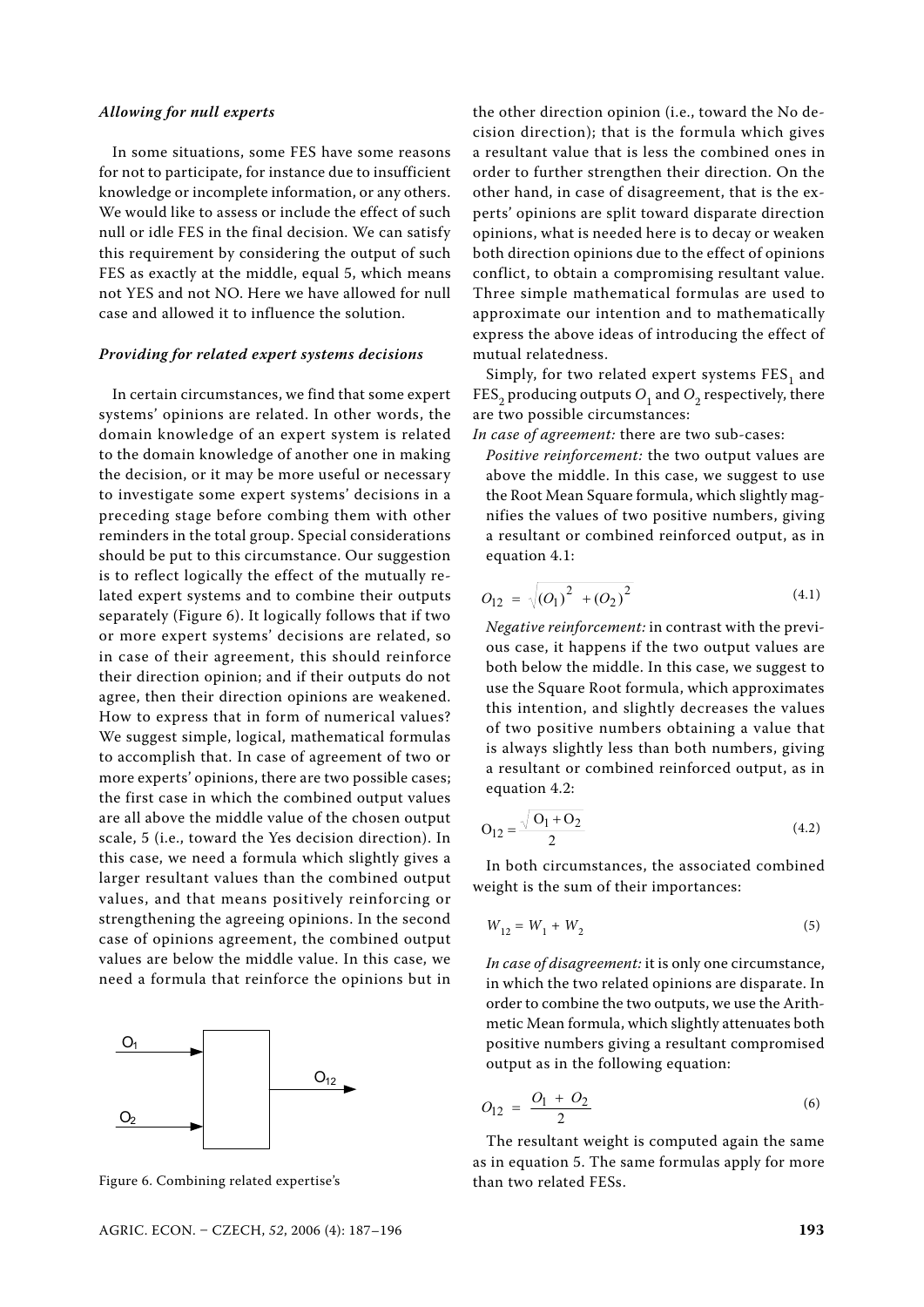# **Combining knowledge-equal fuzzy expert systems with equal relative importances**

This is a special case of the previous one. All FESs have the equal importance to the decision making problem. Here we don't have any guiding weights to express the relative importances of different expert systems. All FESs are assumed to have equal absolute weights. Here is no additional information to distinguish the various FESs' outputs.

# *Non-restricted case*

The general procedure to use is the arithmetic average:

$$
O_f = \frac{\sum_{i=1}^{N} O_i}{N} \tag{7}
$$

# *Restricted cases Preserving extremes*

Here, the same algorithm in case of different expert systems' weights is utilized, except that all weights are now equal:  $W_1 = W_2 = .... = W_i = ... = W_n = 1/n$ .

#### *Allowing for null experts*

It is same like in case of different weights; the output of null expert systems is set at the middle, 5.

# *Providing for related expert systems' decisions*

The same equations 4.1 through 6 apply.

# **Integrating multiple parallel fuzzy expert systems each of which holds a unique domain knowledge** (referred as "knowledge-unique")

Complex problems usually require a diversity of knowledge and expertises in order to cope with their difficulty and to grasp and comprehend all of their subtle details. Here, every fuzzy expert system represents a unique distinctive knowledge and expertise of specialization areas, and the solution of the complex problem (i.e., the decision YES/NO) is reached by investigating and considering multiple aspects or viewpoints each of which is related to one such specialization area. In order to completely and effectively address the problem, different expertises pertaining to different fields or domains must be exploited. Accordingly, the problem of integrating multiple parallel FESs should be referred to as aggregation more accurately than combination, since here we aggregate or accumulate multi-aspect, different expertises and knowledge participating and contributing to obtaining finally consolidated output decision.

Similarly as before, there are two sub-cases. The first case is when the multiple FESs have different relative importances to the decision problem. In the second case, all FESs have the equal relative importances. Below we investigate both sub-cases and provide for the aforementioned requirements satisfaction.

# **Aggregating knowledge-unique fuzzy expert systems of different relative importances**

In this case, we have multiple different expertises having different relative importances. The decision problem itself requires such multiple different views to be fully and comprehensibly tackled. Every expertise or expert system added something or some part to the finally desired decision solution. It logically follows that aggregating the knowledge of such different expertises is equivalent or analogous to summing or accumulating (not averaging) the crisp numerical outputs representing the opinion of every FES. Our proposed algorithm below expresses how to mathematically and formally convey this notion.

# *Non-restricted case*

- **Stage 1:** Apply AHP to rank the matched FESs to obtain the weights or priorities of each:  $W_1$ ,  $W_2$ ,  $..., W_{i}$ , ...,  $W_{n}$ .
- **Stage 2:** Establish a numerical scale from 0 to an arbitrary maximum chosen value, Max, to represent the decisive degree between YES and NO decisions. The value 0 corresponds to NO, and the value Max corresponds to YES. The middle value of such total scale is denoted Mid.
- **Stage 3:** Apportion the total numerical scale established in the previous stage into smaller numerical scales allocated to every FES in proportion to its computed priority, as follows:

$$
S_i = W_i \times Max \tag{8}
$$

 $S_i$  = the maximum value of the output scale of the  $i^{\text{th}}$ FES.

Then, the crisp output of each *i*th FES is evaluated within the allocated numerical scale, from 0 to  $S_i$ .

**Stage 4:** Given the crisp output of each FES, accumulate expertises by summing all crisp outputs to given the finally aggregated output of all FESs (equation 9):

$$
O_f = \sum_{i=1}^{N} O_i \tag{9}
$$

Then, if this finally aggregated output value happens to be above Mid, the middle of the total scale,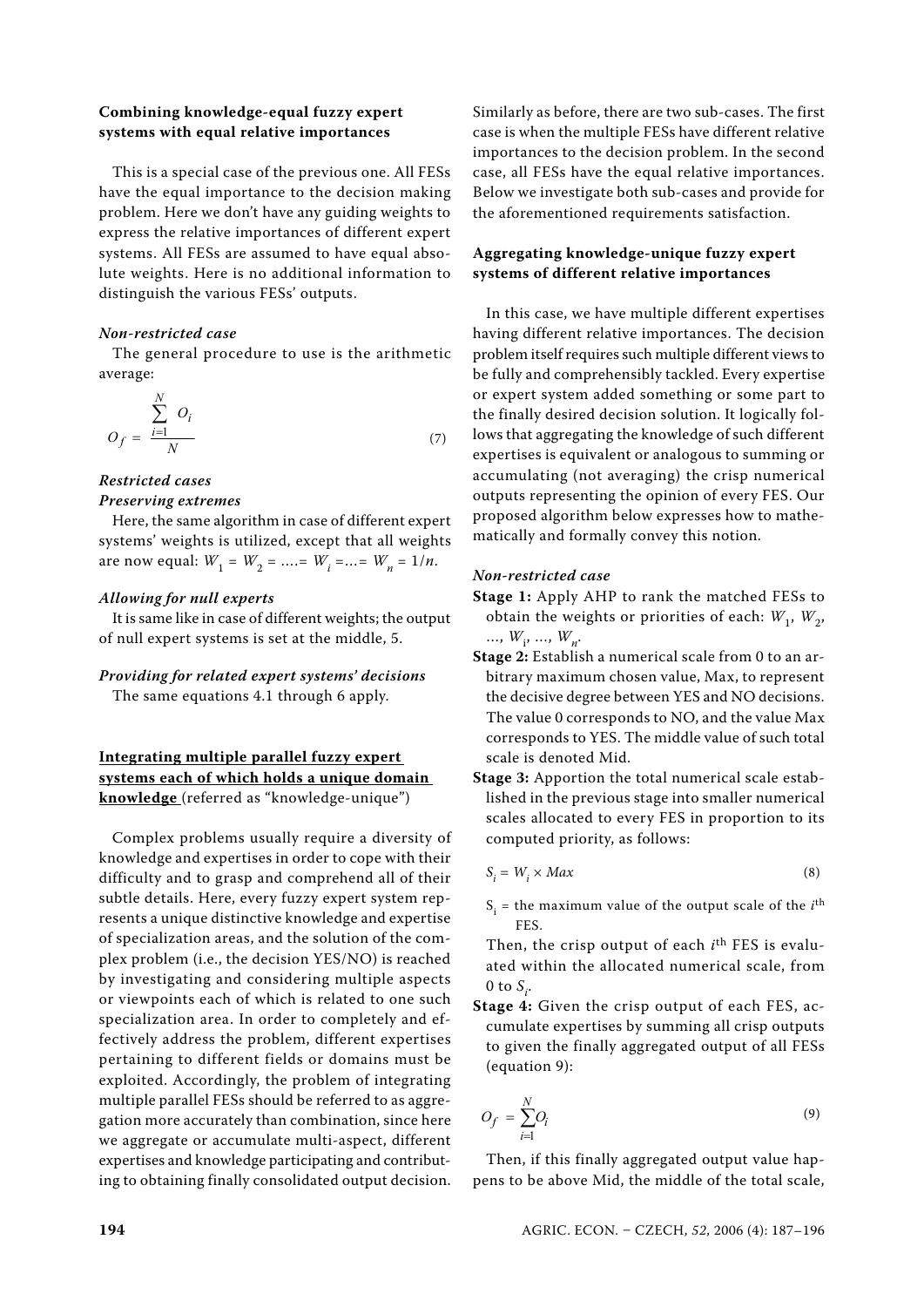then the answer is YES; if it was below the Mid, then the decision is NO. If the final value was exactly at the middle, it means no bias, and then the decision solution cannot be attributed to YES or NO.

Here, we should add expertises not to average them, because the problem essentially has multiple aspects, each aspect participates in giving a contribution about the form of decision. This algorithm accumulates the expertises, which is logically based on the addition of various domain expertises. The decision is YES if there is a bias arising from all domain expertises to YES, and similarly it is NO if there is a bias arising from all domain to NO.

#### *Restricted cases*

# *Preserving extremes*

This algorithm does not impose any smoothing effect, like arithmetic average or weighted average formulas it only adds outputs, so here the extreme values are already preserved.

#### *Allowing for null experts*

The output of null FES expert systems is set at the middle of its allocated, corresponding scale.

#### *Providing for related expert opinions*

The multiple FESs essentially represent unique domain expertises. The mutual relatedness or interactions among them are in most cases non-existing, but if it happens that some domains are mutually related, their output numerical values are still aggregated. It means that the effect of their mutual relatedness is still naturally included. An attempt to emphasize such effect in case of different sizes of allocated scales for each domain expertises can lead to inconsistencies and complications. But it can be investigated in future researches. For simplicity, here we assumed that the different, unique expertises do not have any mutual decision relatedness; they only contribute in judging the same decision problem with no mutual influence or interaction.

# **Aggregating knowledge-unique fuzzy expert systems of equal relative importances**

#### *Non-restricted case*

In this case, the algorithm used in case of aggregating multiple FESs having different weights is adjusted. We begin the algorithm directly from stage 2, without computing priorities, and execute the algorithm with the exception that equation 8 is adjusted as follows:

$$
S_i = \frac{\text{Max}}{N} \qquad i = 1, 2, ..., N \qquad (10)
$$

#### Where:

 $N =$  the total number of FESs within the predefined matched set.

#### *Restricted case*

The first two requirements are to be satisfied in the same way as in the first case of existing different relative importance's, and the last requirement; that is providing for related decision of expertises again becomes irrelevant under the assumption that the multiple matched set of unique-knowledge FESs have no mutual relatedness in making the decision, and have no mutual influence or interactions as well.

# **THE ECONOMIC ASPECTS AND IMPACT OF THE PROPOSED RESEARCH**

Complex decision making problems confronted in industrial, business and agriculture domains usually require multiple and diverse sources of knowledge and expertises to cope with non-structured, stochastic, vague, subjective features inherent with majority of these problem. Consequently, efficient and effective integration of adequate intelligent systems, like in our case, fuzzy expert systems could be one way to obtain high quality, reliable and practical decision solution. The direct economical impacts and results of high quality reliable decision solutions are usually a reduction in expenses, or elimination of loss in labor, energy, material, equipments, and other scarce economical resources depending on the nature of decision making problem in hand. The YES/NO decision problems are usually confronted in the economical environment, and the results that follow it in most cases are economically crucial that can lead either to realization of profit and gains, or to causing economic loss. Consequently, reliable integrative schemes are often needed in order to avoid loss or attain profit. Our proposed algorithm helps practically to integrate multiple intelligent systems in order to acquire an economically successful integrated decision making system.

# **CONCLUSION**

This research has addressed one of the complex problems that have not received an adequate attention before; that is the numerical integration of multiple, fuzzy expert systems, or generally multiple expertises or knowledge sources. In most cases, the weighted average criteria or simply arithmetic average formulas *N* have been utilized to combine numerical values of